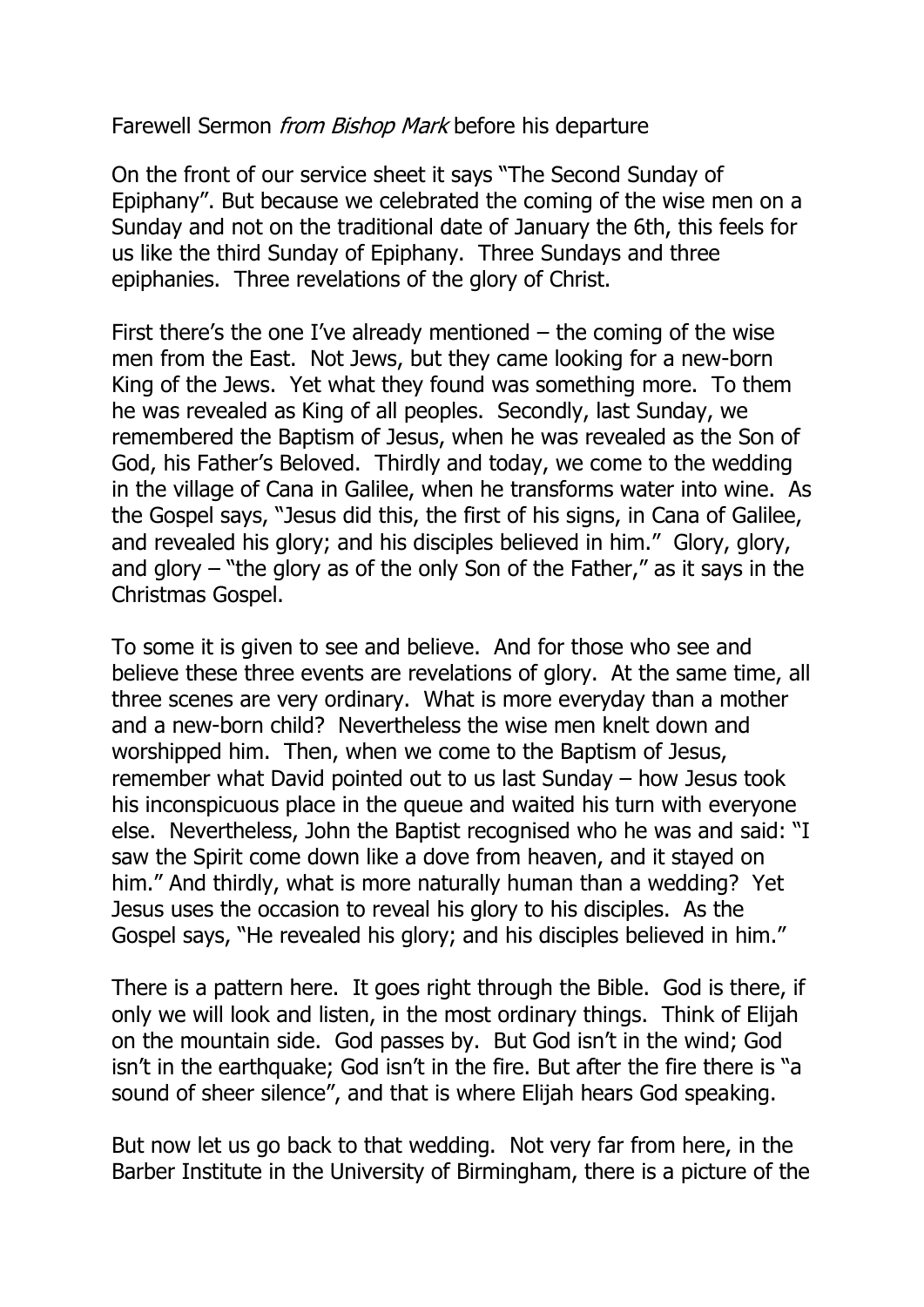marriage at Cana. It is 350 years old, painted by the Spanish painter Murillo to celebrate the wedding of a rich merchant in Seville. The bride and bridegroom are sitting behind a long table which is covered by a fine linen cloth loaded with plates full of food. At one end of the table there are the servants with the water pots that had been used by the guests to purify their hands before eating. At the other end there are Jesus and his mother. She, quite literally, is in the shade. It is no accident that Jesus and his mother are there on the edge. It isn't their party. The party belongs to the bride and the groom. Jesus and his mother are guests.

If painters want to tell a story, they can, if they want, paint a kind of strip cartoon, showing one scene after another. But usually they choose just one significant moment in their story. Our painter has chosen the moment at which Jesus is pointing to the water pots and telling the servants to fill them up to the brim. We can see one of the servants pouring the water. Nobody except Jesus and Mary and the servant notice what is happening. Everybody else is talking their heads off. But it is the moment of hidden miracle. In a few minutes time the servants will draw out some of the water – and it will be wine. The miracle will have happened, and nobody will have seen it happening. It is like Easter morning. Nobody sees the moment of resurrection. Mary Magdalene and the disciples arrive at the tomb and find that Jesus is up before them.

And here is the clue to John's telling of the story of this marriage at Cana. It points forward to the day of resurrection. It speaks of the Christ who makes all things new.

We can take a hint from our picture and apply this to marriage itself. The picture shows us a day of celebration, the beginning of a marriage. Yet, as those of us who have been married know very well, every marriage has its flaws and its fractures, its griefs as well as its joys. Why? Because all of us are flawed and fractured human beings. But Jesus, as our hidden guest, can transform our flaws and failures into means of grace and re-creation.

Many years ago, before the M11 was built, my family and I lived in Cambridge. So when we were visiting friends in London, we had to drive along the A11 through place like Leytonstone. At one bend in the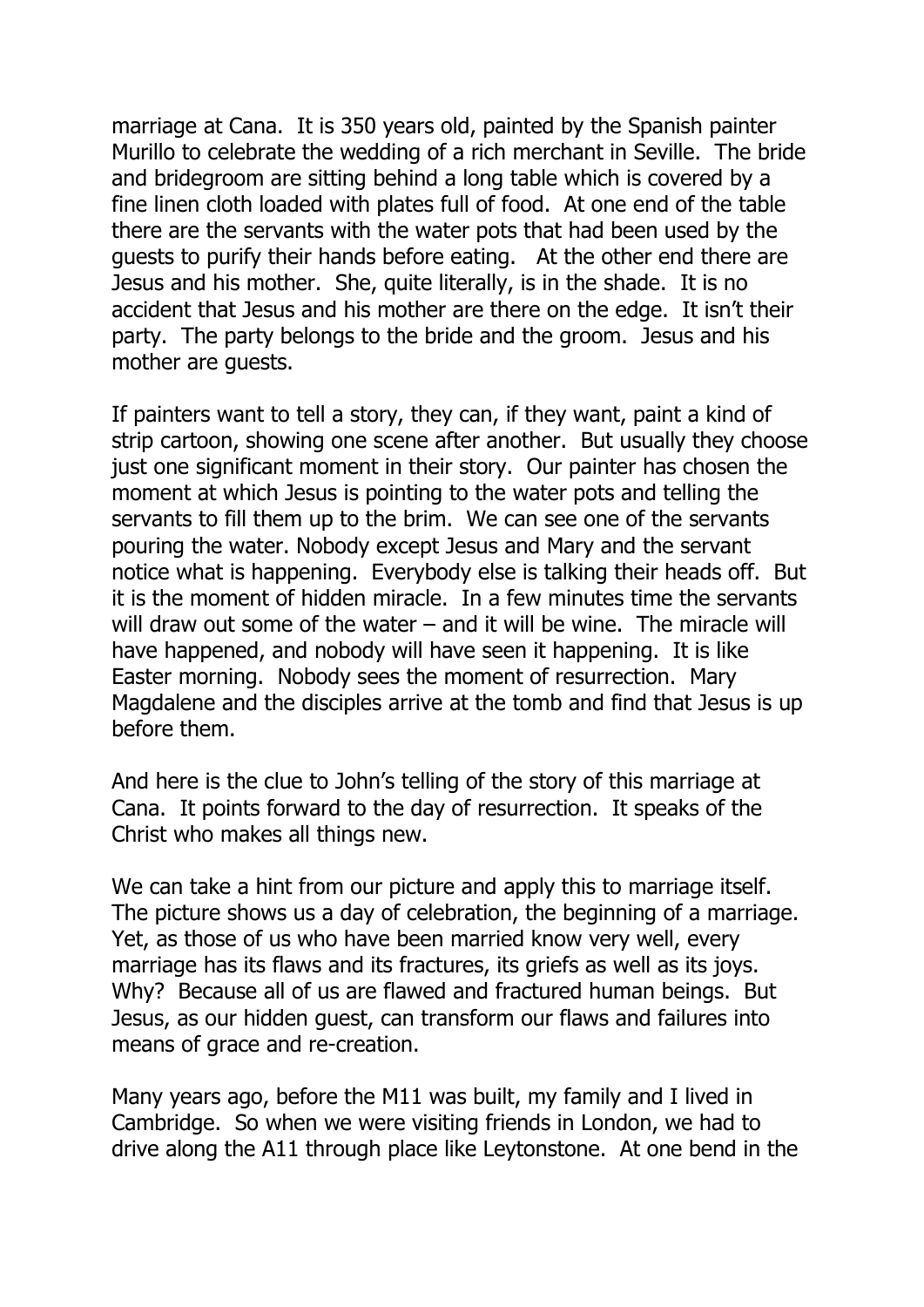road there was a Baptist church with a large placard outside it for all to read: "REAL PEACE IS JESUS IN YOUR MARRIAGE."

It made us laugh. But there was something in it. Left to themselves, all our relationships are flawed. But Jesus as our hidden guest can bring real peace, a healing peace to us. Not a papering over of cracks, but a profound peace that creates new life out of our faults and failures. This is the kind of peace of which Jesus was speaking when he appeared to his disciples on the day of resurrection. "Peace be with you," he said, and showed them the wounds in his hands and his side. Peace built out of the acceptance and healing of hurt and pain. The peace of new life and resurrection.

Back again to our picture. It shows a wedding feast. But at first glance it looks very much like pictures of the Last Supper  $-$  a long table with people around it on three sides, but with the bride and groom in the centre instead of Jesus. This isn't accidental. Our artist is using his picture of Jesus changing water into wine at the wedding to point us to his transformation of bread and wine into his body and blood every time that we take our place with his disciples around his table. One moment of transformation to remind us of another. The Jesus who revealed his glory to his disciples when he changed water into wine  $-$  he reveals his glory to us every time we come to his table and find bread and wine transformed into his risen body. To those who see and believe he reveals his glory again and again.

But that's not the end of the matter. Jesus doesn't transform the water into wine for people just to look at it in astonishment. He gives them the wine for them to drink. It is the same with the eucharist. The Holy Spirit that came down upon Jesus at his baptism comes down to transform the bread and wine we bring to the altar, not only for our adoration and worship, but so that we can eat and drink and ourselves be changed. As the old church fathers said again and again, the Son of God has shared our life so that we may share his. He became human to make us divine.

The bread and wine are changed so that we may we changed. We eat and drink so that the risen Jesus may live in us. Even now, in this broken world, we can begin to do what he did, which is to live the life of heaven in earth.